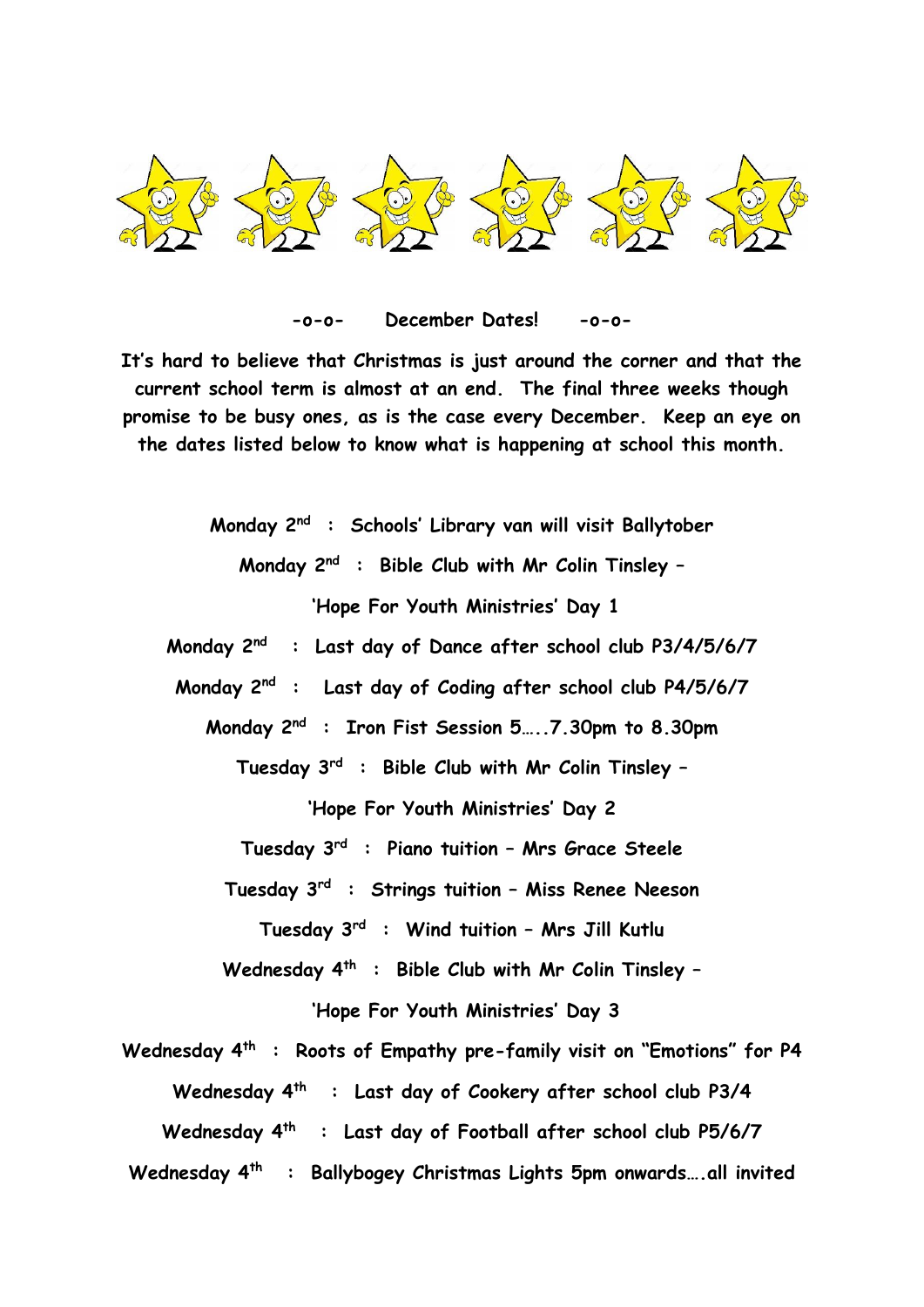**Thursday 5th : Bible Club with Mr Colin Tinsley – 'Hope For Youth Ministries' Day 4**

- **Thursday 5 th : P5/6/7 pupils will visit Dunluce to see "Mary Poppins" - leaving school at 9.30am and returning at 12.15pm**
- **Thursday 5th : Last day of Sports' Skills after school club P3/4/5/6/7 Friday 6th : Mrs Alice Mc Alary will take Assembly**
	- **Friday 6 th : Choir will perform at Ballyliken Garden Centre from 11.00am to 12 noon**
		- **Friday 6 th : Christmas Dinner will be served in school Friday 6th : The Daily Mile for P1-7**
	- **Monday 9 th : Roots of Empathy family visit on "Emotions" for P4 Monday 9th : Eco Council will meet**
- **Monday 9 th : School Choir will perform for the Probus Club at 2.00pm Tuesday 10 th : Piano tuition – Mrs Grace Steele Tuesday 10th : Strings tuition – Miss Renee Neeson Tuesday 10th : Wind tuition – Mrs Jill Kutlu**
	- **Tuesday 10th : P6/7 pupils will visit Ballycastle High to watch "Sniffing Sid"**

**Tuesday 10th : Festive Fun for Tober Tots – 6pm – 7.30pm**

**Wednesday 11th : Carol Service Practice in Dunluce Church**

 **- drop children off at church between 8.45am and 9.00am Wednesday 11th : School Council will meet**

**Thursday 12th : School closed for the General Election Friday 13 th : Carol Service in Dunluce Presbyterian Church Hall - collection for Northern Ireland Children to Lapland Trust**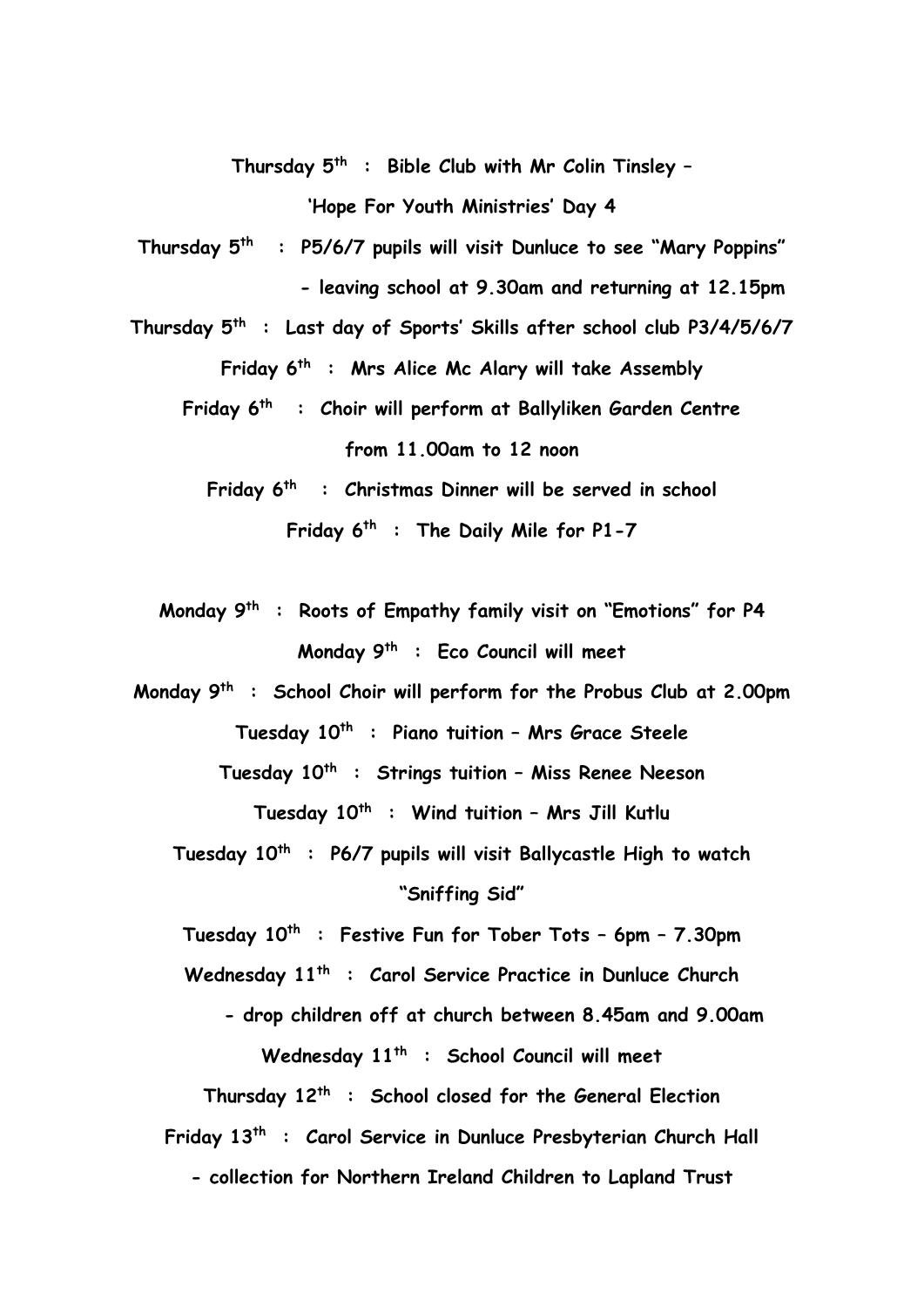**Monday 16th : Schools' Library van will visit for the last time in 2019**

**Monday 16 th : School will visit The Millennium Forum to see "Snow White" Monday 16th : Deadline for return of unsold Christmas Draw tickets**

**- to allow time for redistribution to others**

**Tuesday 17 th : Watt Fun will visit Ballytober from 10.00am to 11.30am Tuesday 17th : Final piano tuition in 2019 – Mrs Grace Steele**

**Tuesday 17th : Final strings tuition in 2019 – Miss Renee Neeson**

**Tuesday 17th : Final wind tuition in 2019 – Mrs Jill Kutlu** 

**Tuesday 17th : Roots of Empathy post-family visit on "Emotions" for P4**

**Wednesday 18 th : Deadline for return of Christmas Draw stubs and money Thursday 19 th : Eco Council's fundraising Movie Night**

**Thursday 19th : Provisional date for Board of Governors' meeting Friday 20th : Robert Plant will take assembly**

**Friday 20 th : Christmas Jumper Day for pupils and staff**

**Friday 20th : The Daily Mile for P1-7**

**Friday 20th : Christmas Draw will take place**

**Friday 20 th : Santa will visit at 11.00am**

**Friday 20th : AR reading attainment will be reviewed**

**Friday 20th : Attendance rates will be reviewed at pupil, class and** 

**whole school levels**

As you can see, the Carol Service will take place on Friday 13<sup>th</sup>, starting at **9.00am sharp. The collection will be donated to The Northern Ireland Children to Lapland Trust. This is the charity Ethan Pollock in P7 has been fundraising so successfully for in recent months. He completed 1,400 lengths of the swimming pool to raise money for the trust. Hopefully his total will be given quite a boost once the donations from the Carol Service have been added to the current total.**

**Please ensure your child comes to school with a warm coat for their outdoor play. The temperatures have definitely been dropping and it's set to**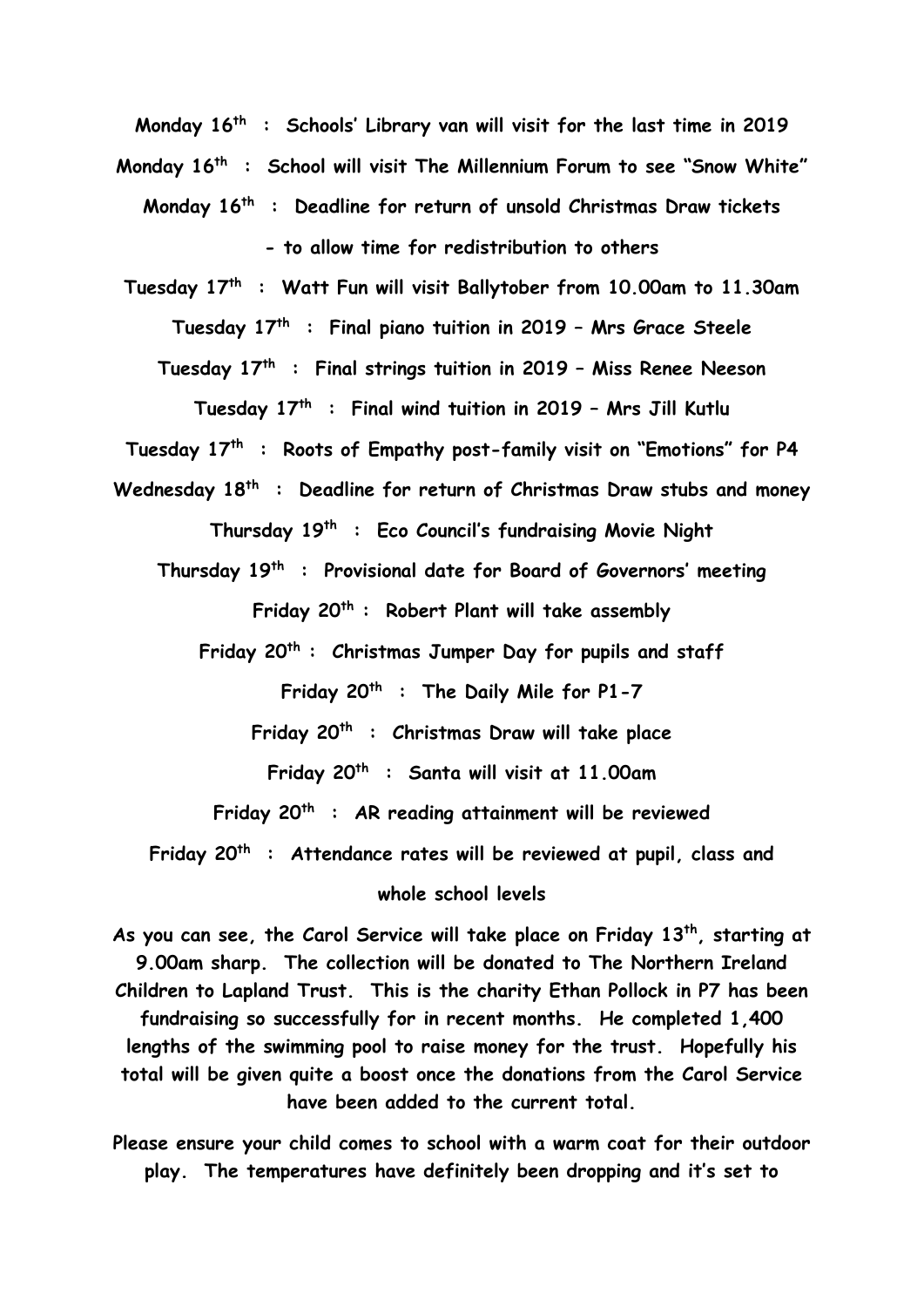**become colder…..if the forecast is to be believed. The pupils are encouraged to bring hats and gloves as well if it means they are warm enough to enjoy being outside at break and dinnertime. Make sure items of clothing are clearly labelled to avoid any confusion at home time.**

**The attendance rate for November was 96.3%. As mentioned before, attendance is now a standing item on the agenda for Board of Governor meetings. The governors understand that some children will experience genuine sickness at some point through the school year, but they are concerned about the number of absences created by holidays taken during term time. Unfortunately, these absences affect the attendance rate of the school overall, as well as the attendance of specific classes.**

**Class awards for the promotion of the value of Respect were distributed by Alice Mc Alary during her visit for Assembly last month. The pupils who demonstrated respect particularly well are listed below. We take this opportunity to congratulate them on their well-deserved award. The value currently under the spotlight is Independence.** 

> **P1 Tillie Mc Collum P2/3 Josh Mc Caughan P4/5 Ellen Carson P6/7 Katie McMullan**

**Thank you for supporting our charity efforts last month. As in previous years, a good number of boxes were collected in school on behalf of Operation Christmas Child with almost 30 boxes being donated. These are now well on their way to their various destinations and will definitely make a difference to the children fortunate enough to receive one of the Ballytober boxes.**

> **BALLYTOBER'S SAFEGUARDING TEAM Mrs Cheshire : Designated Teacher Miss Archibald : Deputy Designated Teacher Miss Mc Afee : PDMU co-ordinator Mrs Elliott : ICT co-ordinator Mrs Anderson : Principal Rev. Alan Buick : Designated governor Mrs Melissa Hartin : Designated Governor**